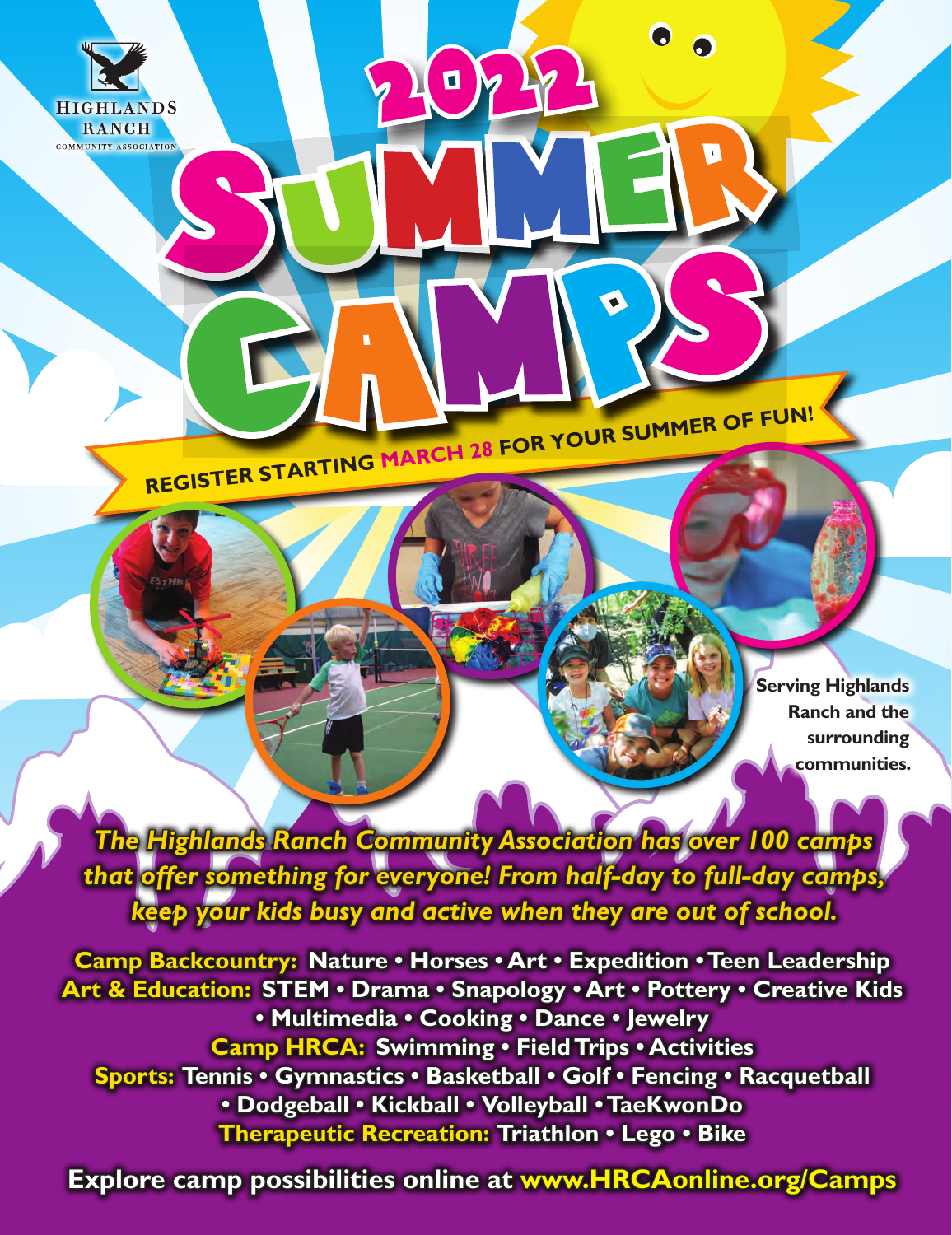| SUMMER CAMPS 2022<br><b>Register online at</b><br>www.HRCAonline.org/Camps                          |                                 |                        |                                                                                          |                                                                                                                  |                          |                        |                        |                          |                        |                 |                        |                        |                          |                          |
|-----------------------------------------------------------------------------------------------------|---------------------------------|------------------------|------------------------------------------------------------------------------------------|------------------------------------------------------------------------------------------------------------------|--------------------------|------------------------|------------------------|--------------------------|------------------------|-----------------|------------------------|------------------------|--------------------------|--------------------------|
| Camp                                                                                                | <b>Ages</b>                     | Day/<br><b>Week</b>    | <b>Time</b>                                                                              | <b>Price</b>                                                                                                     | <b>May 31-</b><br>June 3 | June<br>$6 - 10$       | June<br>$13 - 17$      | <b>June</b><br>$20 - 24$ | June 27<br>- July 1    | July<br>$4 - 8$ | July<br>$11 - 15$      | <b>July</b><br>$18-22$ | <b>July</b><br>$25 - 29$ | <b>August</b><br>$1 - 5$ |
|                                                                                                     |                                 |                        |                                                                                          | Summer Camp HRCA at Eastridge . Jamie Bouchard . 303-471-8814 . Registration opens March 28                      |                          |                        |                        |                          |                        |                 |                        |                        |                          |                          |
| <b>Fireflies</b>                                                                                    | $\overline{3}$                  | $M-F$                  | 7:30 a.m. - 5:30 p.m.                                                                    | \$250/\$325/Weekly<br>Summer Camp HRCA at Eastridge . Tammi Howard . 720-348-8214 . Registration opens March 28  |                          |                        |                        |                          |                        |                 |                        |                        |                          |                          |
| <b>Wanderers</b>                                                                                    | $\overline{4}$                  | $M-F$                  | 7:30 a.m. - 5:30 p.m.                                                                    | \$250/\$325/Weekly<br>Summer Camp HRCA at Eastridge . Angela Munger . 303-471-8928 . Registration opens March 28 | $\bullet$                | $\bullet$              |                        | $\bullet$                | $\bullet$              |                 | $\bullet$              | $\bullet$              |                          |                          |
| <b>S'mores Squad</b>                                                                                | $5 - 7$                         | $M-F$                  | 7:30 a.m. - 5:30 p.m.                                                                    | \$250/\$325/Weekly                                                                                               | $\bullet$                | $\bullet$              | $\bullet$              | $\bullet$                | $\bullet$              |                 | $\bullet$              | $\bullet$              | $\bullet$                | $\bullet$                |
| <b>Camping Ninjas</b>                                                                               | $8 - 10$                        | $M-F$                  | 7:30 a.m. - 5:30 p.m.                                                                    | \$250/\$325/Weekly<br>Camp Backcountry . AnnaKate Hein . 303-471-8876                                            | $\bullet$                | $\bullet$              | $\bullet$              | $\bullet$                | $\bullet$              | $\bullet$       |                        | $\bullet$              |                          |                          |
| <b>Mini Camp</b><br><b>Nature Camp: Explorers</b>                                                   | $5-6$<br>$7 - 8$                | $M-F$<br>$M-F$         | 9:00 a.m. - Noon<br>9:00 a.m. - 4:00 p.m.                                                | \$185/\$195/Weekly<br>\$370/\$380/Weekly                                                                         | $\bullet$                | $\bullet$              | $\bullet$              | $\bullet$<br>$\bullet$   | $\bullet$<br>$\bullet$ | $\bullet$       | $\bullet$              | $\bullet$<br>$\bullet$ | $\bullet$                | $\bullet$                |
| <b>Nature Camp: Voyagers</b>                                                                        | $9 - 10$                        | $M-F$                  | 9:00 a.m. - 4:00 p.m.                                                                    | \$370/\$380/Weekly                                                                                               | $\bullet$                | $\bullet$              | $\bullet$              | $\bullet$                | $\bullet$              | $\bullet$       | $\bullet$              | $\bullet$              | $\bullet$                | $\bullet$                |
| <b>Nature Camp: Adventurers</b><br><b>Art Camp: Makers</b>                                          | $11 - 13$<br>$7 - 10$           | $M-F$<br>$M-F$         | 9:00 a.m. - 4:00 p.m.<br>9:00 a.m. - 4:00 p.m.                                           | \$370/\$380/Weekly<br>\$410/\$420/Weekly                                                                         | $\bullet$                | $\bullet$              | $\bullet$<br>$\bullet$ | $\bullet$<br>$\bullet$   | $\bullet$              | $\bullet$       | $\bullet$<br>$\bullet$ | $\bullet$<br>$\bullet$ | $\bullet$                |                          |
| <b>Art Camp: Artisans</b><br><b>Horse Camp: Buckaroos</b>                                           | $11 - 13$<br>$7 - 8$            | $M-F$<br>$M-F$         | 9:00 a.m. - 4:00 p.m.<br>9:00 a.m. - 4:00 p.m.                                           | \$410/\$420/Weekly<br>\$530/\$550/Weekly                                                                         | $\bullet$                |                        | $\bullet$<br>$\bullet$ | $\bullet$<br>$\bullet$   | $\bullet$              | $\bullet$       | $\bullet$<br>$\bullet$ | $\bullet$<br>$\bullet$ | $\bullet$                | $\bullet$                |
| <b>Horse Camp: Broncos</b>                                                                          | $9 - 10$                        | $M-F$                  | 9:00 a.m. - 4:00 p.m.                                                                    | \$530/\$550/Weekly                                                                                               | $\bullet$                | $\bullet$              | $\bullet$              | $\bullet$                | $\bullet$              | $\bullet$       | $\bullet$              | $\bullet$              | $\bullet$                | $\bullet$                |
| <b>Horse Camp: Mustangs</b><br><b>Expedition Camp</b>                                               | $11 - 13$<br>$11 - 13$          | $M-F$<br>$M-F$         | 9:00 a.m. - 4:00 p.m.<br>9:00 a.m. - 4:00 p.m.                                           | \$530/\$550/Weekly<br>\$530/\$550/Weekly                                                                         | $\bullet$                | $\bullet$<br>$\bullet$ | $\bullet$              | $\bullet$                | $\bullet$              | $\bullet$       | $\bullet$              | $\bullet$              | $\bullet$<br>$\bullet$   | $\bullet$                |
| <b>High Adventure Camp</b><br><b>Leader in Training Program</b>                                     | $14 - 17$<br>$14 - 17$          | $M-F$<br>$M-F$         | 9:00 a.m. - 4:00 p.m.<br>9:00 a.m. - 4:00 p.m.                                           | \$530/\$550/Weekly<br>\$90/\$100/Weekly                                                                          | $\bullet$                |                        |                        | $\bullet$                | $\bullet$<br>$\bullet$ | $\bullet$       | $\bullet$              | $\bullet$              |                          | $\bullet$                |
|                                                                                                     |                                 |                        |                                                                                          | Backcountry Preschool Programs . AnnaKate Hein . 303-471-8876                                                    |                          |                        |                        |                          |                        |                 |                        |                        |                          |                          |
| <b>Nature Preschool Camp</b>                                                                        | $3 - 4$                         | $M-F$                  | 8:30 a.m. - Noon                                                                         | \$220/\$240/Weekly<br>Sports Camps . Lisa Sheley . 303-471-8838                                                  |                          |                        |                        |                          |                        |                 |                        |                        |                          |                          |
| <b>Colorado Basketball Academy</b><br><b>FUNdamentals Basketball Camp</b>                           | $5 - 15$<br>$8 - 12$            | $M-F$<br>$M-F$         | 9:00 a.m. - Noon<br>9:00 a.m. - Noon                                                     | \$180/\$207/Weekly<br>\$180/\$207/Weekly                                                                         |                          | $\bullet$              | $\bullet$              | $\bullet$                |                        | $\bullet$       | $\bullet$              | $\bullet$              | $\bullet$                | $\bullet$                |
| <b>Basketball Shooting Camp</b>                                                                     | $10 - 15$                       | $M-F$                  | $1:00 - 4:00 p.m.$                                                                       | \$180/\$207/Weekly                                                                                               |                          |                        | $\bullet$              |                          |                        |                 |                        |                        |                          |                          |
| <b>Youth Dodgeball</b><br><b>Fencing Camp</b>                                                       | $8 - 13$<br>$8 - 14$            | Tu<br>$M-F$            | $2:00 - 4:00 p.m.$<br>9:00 - 11:30 a.m.                                                  | \$55/\$64/Session<br>\$220/\$253/Weekly                                                                          | $\bullet$                | $\bullet$              | $\bullet$<br>$\bullet$ | $\bullet$<br>$\bullet$   | $\bullet$<br>$\bullet$ | $\bullet$       | $\bullet$<br>$\bullet$ | $\bullet$<br>$\bullet$ | $\bullet$<br>$\bullet$   |                          |
| <b>Golf Clinics</b>                                                                                 | $8 - 16$                        | Varies                 | Varies                                                                                   | \$155/\$179/Session                                                                                              | $\bullet$                | $\bullet$              |                        | $\bullet$                | $\bullet$              |                 | $\bullet$              | $\bullet$              | $\bullet$                | $\bullet$                |
| <b>Youth Kickball</b>                                                                               | $9 - 12$                        | <b>Th</b>              | $2:00 - 4:00 p.m.$                                                                       | \$55/\$64/Session                                                                                                |                          | $\bullet$              | $\bullet$              | $\bullet$                | $\bullet$              | $\bullet$       | $\bullet$              | $\bullet$              |                          |                          |
| <b>Sand Volleyball Clinic - Youth</b><br><b>Sand Volleyball Clinic - Adult</b>                      | $13 - 17$<br>$17 -$             | M/W<br>M/W             | $6:00 - 7:15$ p.m.<br>7:30 - 8:45 p.m.                                                   | \$85/\$98/Session<br>\$85/\$98/Session                                                                           |                          |                        | $\bullet$<br>$\bullet$ | $\bullet$<br>$\bullet$   | $\bullet$<br>$\bullet$ |                 | $\bullet$              | $\bullet$              | $\bullet$                |                          |
| Sand Volleyball Clinic - Advanced Adult                                                             | Adult<br>$17 -$<br><b>Adult</b> | M/W                    | 7:30 - 8:45 p.m.                                                                         | \$85/\$98/Session                                                                                                |                          |                        |                        |                          |                        |                 | $\bullet$              | $\bullet$              | $\bullet$                |                          |
| <b>Youth Volleyball Clinic</b><br><b>Youth Volleyball Clinic</b>                                    | $7 - 12$<br>$11 - 15$           | M/W<br>M/W             | Noon - 2:00 p.m.<br>Noon - 2:00 p.m.                                                     | \$80/\$92/Session<br>\$80/\$92/Session                                                                           |                          |                        | $\bullet$              | $\bullet$                |                        |                 | $\bullet$              | $\bullet$              |                          |                          |
| <b>Youth Volleyball Clinic</b>                                                                      | $13 - 17$                       | M/W                    | Noon - 2:00 p.m.                                                                         | \$80/\$92/Session                                                                                                |                          |                        |                        |                          | $\bullet$              |                 |                        |                        | $\bullet$                |                          |
| <b>Taekwondo Camp</b>                                                                               | $5 - 14$                        | $M-F$                  | 10:00 a.m. - 2:00 p.m.                                                                   | \$150/\$173/Weekly<br>Art Camps . Alecia Hindman . 303-471-8853                                                  |                          | $\bullet$              | $\bullet$              |                          |                        |                 |                        | $\bullet$              | $\bullet$                |                          |
| Art for Life - Monsters & Aliens<br>Art for Life - Jewelry Camp                                     | $5 - 12$<br>$5 - 12$            | Tu-F<br>Tu-F           | 9:00 a.m. - Noon<br>$1:00 - 4:00 p.m.$                                                   | \$200/\$230<br>\$200/\$230                                                                                       | $\bullet$<br>$\bullet$   |                        |                        |                          |                        |                 |                        |                        |                          |                          |
| Art for Life - Most Colorful Camp                                                                   | $5 - 12$                        | $M-F$                  | 9:00 a.m. - Noon or<br>1:00 - 4:00 p.m.                                                  | \$250/\$287                                                                                                      |                          | $\bullet$              |                        |                          |                        |                 |                        |                        |                          |                          |
| Art for Life - Colorado Camp<br>Art for Life - Superhero Art Camp                                   | $5 - 12$<br>$5 - 12$            | $M-F$<br>$M-F$         | $1:00 - 4:00 p.m.$<br>$1:00 - 4:00 p.m.$                                                 | \$250/\$287<br>\$250/\$287                                                                                       |                          |                        | $\bullet$              | $\bullet$                |                        |                 |                        |                        | $\bullet$                |                          |
| Art for Life - Painting & Sculpting Your Pets<br>Art for Life - Time Travel the World               | $5 - 12$<br>$5 - 12$            | $M-F$<br>$M-F$         | $1:00 - 4:00 p.m.$<br>9:00 a.m. - Noon                                                   | \$250/\$287<br>\$250/\$287                                                                                       |                          |                        |                        |                          | $\bullet$<br>$\bullet$ |                 |                        |                        |                          |                          |
| Art for Life - Animation/Cartoon Art Camp                                                           | $5 - 12$                        | $Tu-F$                 | 9:00 a.m. - Noon                                                                         | \$200/\$230                                                                                                      |                          |                        |                        |                          |                        | $\bullet$       |                        |                        |                          |                          |
| Art for Life - Zoo Camp<br>Art for Life - Jewelry Camp                                              | $5 - 12$<br>$5 - 12$            | Tu-F<br>$M-F$          | $1:00 - 4:00 p.m.$<br>9:00 a.m. - Noon                                                   | \$200/\$230<br>\$250/\$287                                                                                       |                          |                        |                        |                          |                        | $\bullet$       | $\bullet$              |                        |                          |                          |
| Art for Life - Star Wars Camp                                                                       | $5 - 12$                        | $M-F$                  | $1:00 - 4:00 p.m.$<br>9:00 a.m. - Noon                                                   | \$250/\$287                                                                                                      |                          |                        |                        |                          |                        |                 |                        |                        |                          |                          |
| Art for Life - Zoo Camp<br>Art for Life - Dragons, Fairies, Wizards and Elves<br>Camp               | $5 - 12$<br>$5 - 12$            | $M-F$<br>$M-F$         | 9:00 a.m. - Noon                                                                         | \$250/\$287<br>\$250/\$287                                                                                       |                          |                        |                        |                          |                        |                 |                        | $\bullet$              | $\bullet$                |                          |
| Art for Life - Ick, Sick, Slime & Goo Spooky Camp<br>Art for Life - Underwater Camps                | $5 - 12$<br>$5 - 12$            | $M-F$<br>$M-F$         | 9:00 a.m. - Noon<br>$1:00 - 4:00 p.m.$                                                   | \$250/\$287<br>\$250/\$287                                                                                       |                          |                        |                        |                          |                        |                 |                        |                        |                          | $\bullet$<br>$\bullet$   |
| KidzArt - Paradise Island Camp                                                                      | $4 - 8$                         | $M-F$                  | 9:00 a.m. - Noon                                                                         | \$265/\$305                                                                                                      |                          |                        | $\bullet$              |                          |                        |                 |                        |                        |                          |                          |
| KidzArt - Heist Escape Room<br>KidzArt - Fantastic Food Art Camp                                    | $7 - 13$<br>$5 - 12$            | $M-F$<br>$M-F$         | 9:00 a.m. - Noon<br>$1:00 - 4:00 p.m.$                                                   | \$265/\$305<br>\$265/\$305                                                                                       |                          |                        |                        | $\bullet$                |                        |                 |                        | $\bullet$              |                          |                          |
| Sew-it-All - Machine Sewing Camp                                                                    | $9 - 18$                        | $M-F$                  | 9:00 a.m. - Noon                                                                         | Sewing Camp . Alecia Hindman . 303-471-8853<br>\$230/\$264/Weekly                                                |                          |                        |                        |                          |                        |                 |                        |                        |                          |                          |
| Sew-it-All - Hand Sewing Camp                                                                       | $6 - 15$                        | $M-F$                  | $1:00 - 3:30$ p.m.                                                                       | \$230/\$264/Weekly                                                                                               |                          | $\bullet$              |                        |                          |                        |                 |                        |                        |                          |                          |
| Sew-it-All - Pajama and Pillow Jam Camp<br>Sew-it-All - Fashion Design Drawing Camp                 | $9 - 18$<br>$8 - 18$            | $M-F$<br>$M-F$         | 9:00 a.m. - Noon<br>$1:00 - 4:00 p.m.$                                                   | \$230/\$264/Weekly<br>\$230/\$264/Weekly                                                                         |                          |                        | $\bullet$<br>$\bullet$ |                          |                        |                 |                        |                        |                          |                          |
| KidStage - Beauty & the Beast                                                                       | $6 - 12$                        | $M-F$                  | 9:00 a.m. - Noon                                                                         | Drama Camps . Alecia Hindman . 303-471-8853<br>\$285/\$328                                                       |                          |                        |                        |                          | $\bullet$              |                 |                        |                        |                          |                          |
| KidStage - Moana                                                                                    | $6 - 12$                        | $M-F$                  | 9:00 a.m. - Noon                                                                         | \$285/\$328                                                                                                      |                          |                        |                        |                          |                        |                 |                        | $\bullet$              |                          |                          |
| Talk to the Camera - YOUth TUBEr                                                                    | $6 - 11$                        | $M-F$                  | 9:00 a.m. - Noon                                                                         | Multimedia Camps • Alecia Hindman • 303-471-8853<br>\$230/\$265                                                  |                          |                        |                        |                          |                        |                 |                        |                        |                          |                          |
| Talk to the Camera - YOUth TUBEr Plus<br>Talk to the Camera - Stop Motion                           | $9 - 14$<br>$5-9$               | $M-F$<br>$M-F$         | 1:00 -4:00 p.m.<br>9:00 a.m. - Noon                                                      | \$230/\$265<br>\$220/\$253                                                                                       |                          | $\bullet$              | $\bullet$              |                          |                        |                 |                        | $\bullet$<br>$\bullet$ |                          | $\bullet$                |
| Talk to the Camera - Stop Motion Plus                                                               | $10 - 14$                       | $M-F$                  | $1:00 - 4:00 p.m.$<br>9:00 a.m. - Noon or                                                | \$220/\$253                                                                                                      |                          |                        | $\bullet$              |                          |                        |                 |                        |                        |                          |                          |
| Talk to the Camera - Stop Motion Advanced<br>Talk to the Camera - News Broadcast                    | $9 - 14$<br>$6 - 11$            | $M-F$<br>$M-F$         | $1:00 - 4:00 p.m.$<br>9:00 a.m. - Noon                                                   | \$220/\$253<br>\$240/\$276                                                                                       |                          |                        |                        | $\bullet$                | $\bullet$              |                 |                        |                        |                          |                          |
| Talk to the Camera - Musical Theater<br>Talk to the Camera - Stop Motion                            | $8 - 14$<br>$5-9$               | $M-F$<br>Tu-F          | $1:00 - 4:00 p.m.$<br>9:00 a.m. - Noon or                                                | \$230/\$265<br>\$176/\$202                                                                                       |                          |                        |                        |                          | $\bullet$              | $\bullet$       |                        |                        |                          |                          |
| Talk to the Camera - Harry Potter and the Lost Uni-<br>corn and the Forbidden Forest                | $6 - 12$                        | $M-F$                  | $1:00 - 4:00 p.m.$<br>9:00 a.m. - Noon or<br>$1:00 - 4:00 p.m.$<br>9:00 a.m. - Noon or   | \$240/\$276                                                                                                      |                          |                        |                        |                          |                        |                 |                        |                        |                          |                          |
| Talk to the Camera - Alien Invasion Movie Magic                                                     | $8 - 14$                        | $M-F$                  | $1:00 - 4:00 p.m.$                                                                       | \$240/\$276<br>Pottery Camps . Alecia Hindman . 303-471-8853                                                     |                          |                        |                        |                          |                        |                 |                        |                        |                          |                          |
| <b>Clay Camps for Kids - Uniquely Unicorns</b><br><b>Clay Camps for Kids - Totem Spoons</b>         | $6 - 10$<br>$6 - 10$            | Tu, W, Th<br>Tu, W, Th | $3:30 - 4:30$ p.m.<br>$3:30 - 4:30 p.m.$                                                 | \$65/\$75<br>\$65/\$75                                                                                           | $\bullet$                |                        | $\bullet$              |                          | $\bullet$              | $\bullet$       |                        |                        |                          |                          |
| Clay Camps for Kids - Castle and Dragons                                                            | $6 - 10$                        | Tu, W, Th              | $3:30 - 4:30$ p.m.                                                                       | $$65/$ \$75                                                                                                      |                          |                        |                        |                          |                        |                 |                        | $\bullet$              |                          | $\bullet$                |
| Clay Camps for Kids - Baby Yoda                                                                     | $6 - 10$                        | Tu,W,Th                | $3:30 - 4:30$ p.m.                                                                       | $$65/$ \$75<br>Cooking Camps . Alecia Hindman . 303-471-8853                                                     |                          |                        |                        | $\bullet$                |                        |                 |                        |                        |                          |                          |
| Summer Break Chef Camps - Baking Bonanza<br><b>Summer Break Chef Camps - Copycats</b>               | $7 - 13$<br>$7 - 13$            | Tu-F<br>M,Tu,Th,F      | 10:00 a.m. - Noon or<br>$1:00 - 3:00$ p.m.<br>10:00 a.m. - Noon or                       | \$72/\$83<br>\$72/\$83                                                                                           | $\bullet$                | $\bullet$              |                        |                          |                        |                 |                        |                        |                          |                          |
| Summer Break Chef Camps - The "App" Class                                                           | $7 - 13$                        | $M-F$                  | $1:00 - 3:00$ p.m.<br>10:00 a.m. - Noon or<br>$1:00 - 3:00$ p.m.                         | \$90/\$104                                                                                                       |                          |                        | $\bullet$              |                          |                        |                 |                        |                        |                          |                          |
| Summer Break Chef Camps - Mystery Basket<br><b>Summer Break Chef Camps - American Classics</b>      | $7 - 13$<br>$7 - 13$            | $M-F$<br>$M-F$         | 10:00 a.m. - Noon or<br>$1:00 - 3:00$ p.m.<br>10:00 a.m. - Noon or<br>$1:00 - 3:00$ p.m. | \$90/\$104<br>\$90/\$104                                                                                         |                          |                        |                        | $\bullet$                | $\bullet$              |                 |                        |                        |                          |                          |
| <b>Summer Break Chef Camps - Intel Cuisine</b>                                                      | $7 - 13$                        | Tu-F                   | 10:00 a.m. - Noon or<br>$1:00 - 3:00$ p.m.<br>10:00 a.m. - Noon or                       | \$72/\$83                                                                                                        |                          |                        |                        |                          |                        | $\bullet$       |                        |                        |                          |                          |
| Summer Break Chef Camps - Cupcake Wars<br><b>Summer Break Chef Camps - Sprinkles</b>                | $7 - 13$<br>$7 - 13$            | M,Tu,Th,F<br>$M-F$     | $1:00 - 3:00$ p.m.<br>10:00 a.m. - Noon or<br>1:00 - 3:00 p.m.                           | \$72/\$83<br>\$90/\$104                                                                                          |                          |                        |                        |                          |                        |                 | $\bullet$              | $\bullet$              |                          |                          |
| <b>Summer Break Chef Camps - Oodles of Noodles</b><br><b>Summer Break Chef Camps - Brunch Bunch</b> |                                 |                        |                                                                                          |                                                                                                                  |                          |                        |                        |                          |                        |                 |                        |                        | $\bullet$                |                          |
|                                                                                                     | $7 - 13$<br>$7 - 13$            | $M-F$<br>$M-F$         | 10:00 a.m. - Noon or<br>$1:00 - 3:00$ p.m.<br>10:00 a.m. - Noon or                       | \$90/\$104<br>\$90/\$104                                                                                         |                          |                        |                        |                          |                        |                 |                        |                        |                          | $\bullet$                |
| Dance Camps: Creative, Jazz and Ballet                                                              | $7 - 13$                        | M,Tu,W                 | $1:00 - 3:00$ p.m.<br>$2:15 - 3:30$ p.m.                                                 | Dance Camp . Alecia Hindman . 303-471-8853<br>\$60/\$69                                                          |                          |                        |                        | $\bullet$                |                        |                 | $\bullet$              |                        |                          |                          |